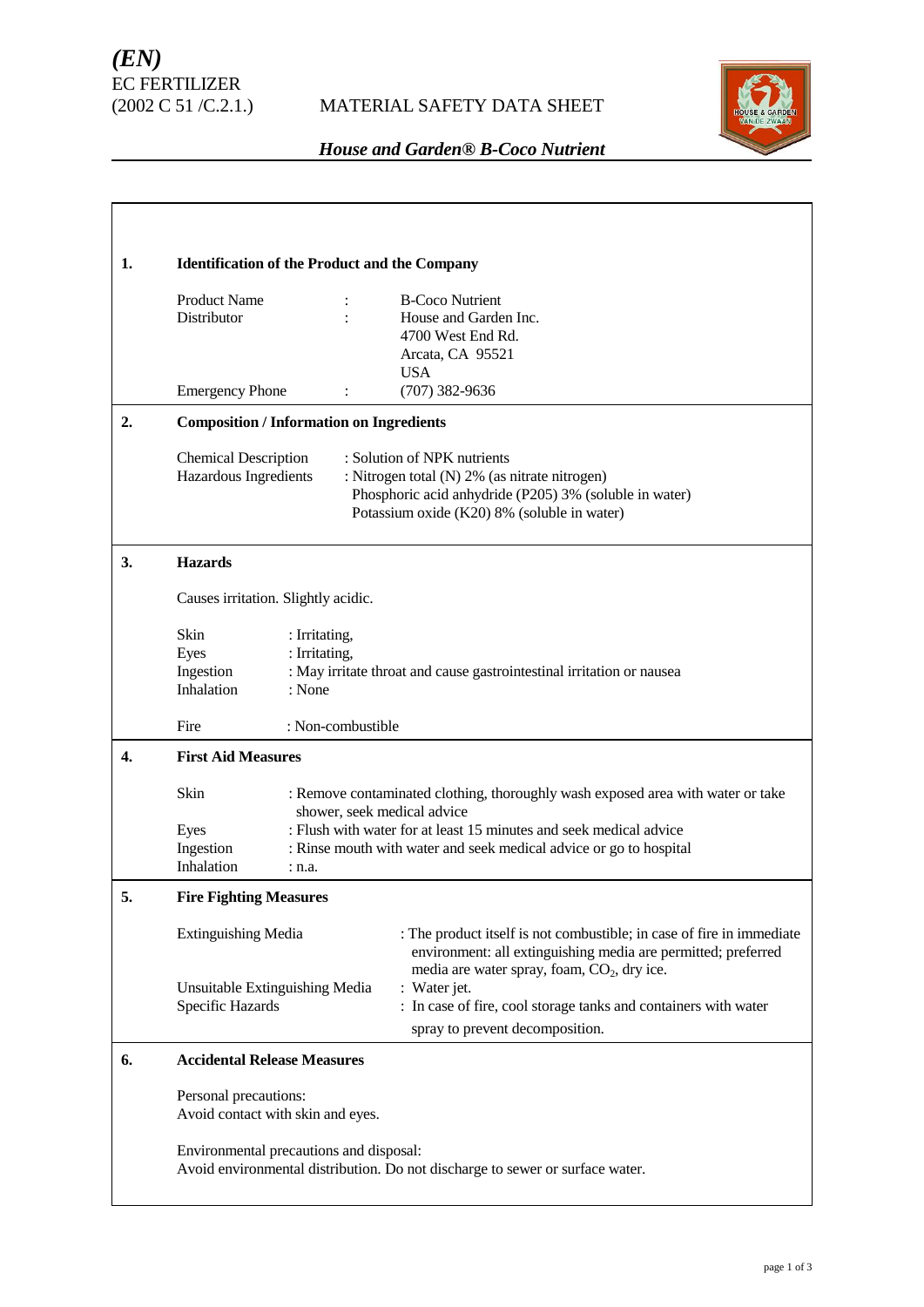

# *House and Garden® B-Coco Nutrient*

| 7.  | <b>Handling &amp; Storage</b><br>Handling:<br>Keep out of reach of children. Not for internal use. Avoid contact with skin and eyes. Irritates the skin,<br>mucous membranes, eyes and gullet. Wear suitable protective clothing.<br>In case of contact with skin or eyes, wash immediately with plenty of water.<br>Technical precautions: safety shower and eye shower stations.<br>Store at a temperature between 7 and 30 degrees Centigrade.<br>Storage:<br>Storage conditions: Take all necessary precautions to prevent contamination in case of damaged<br>containers. Store the containers on drip trays or barrier material to prevent product from being<br>discharged to the sewer or the surface water. |  |  |  |
|-----|----------------------------------------------------------------------------------------------------------------------------------------------------------------------------------------------------------------------------------------------------------------------------------------------------------------------------------------------------------------------------------------------------------------------------------------------------------------------------------------------------------------------------------------------------------------------------------------------------------------------------------------------------------------------------------------------------------------------|--|--|--|
|     |                                                                                                                                                                                                                                                                                                                                                                                                                                                                                                                                                                                                                                                                                                                      |  |  |  |
|     |                                                                                                                                                                                                                                                                                                                                                                                                                                                                                                                                                                                                                                                                                                                      |  |  |  |
| 8.  | <b>Exposure Control/Personal Protection</b>                                                                                                                                                                                                                                                                                                                                                                                                                                                                                                                                                                                                                                                                          |  |  |  |
|     | <b>Personal Protection:</b><br>Skin<br>: Gloves, protective clothing.<br>: Eye goggles<br>Eyes<br>Inhalation<br>: n.a.                                                                                                                                                                                                                                                                                                                                                                                                                                                                                                                                                                                               |  |  |  |
| 9.  | <b>Physical &amp; Chemical Properties</b>                                                                                                                                                                                                                                                                                                                                                                                                                                                                                                                                                                                                                                                                            |  |  |  |
|     | : Clear, colorless fluid<br>Appearance<br>Odor<br>: None<br>pH<br>$\div$ <2<br>Crystallization temperature : $<$ 5 <sup>0</sup> C<br>: 1.32 kg/l at $30^0$ C<br><b>Bulk</b> density<br>: fully soluble<br>Solubility in water                                                                                                                                                                                                                                                                                                                                                                                                                                                                                        |  |  |  |
| 10. | <b>Stability &amp; Reactivity</b><br>Conditions to avoid: do not expose to heat. Temperatures in excess of $200^{\circ}$ C may cause decomposition<br>and release poisonous nitrate vapors.<br>Materials to avoid: metals, alkalis<br>Suitable materials: plastics, pvc                                                                                                                                                                                                                                                                                                                                                                                                                                              |  |  |  |
|     |                                                                                                                                                                                                                                                                                                                                                                                                                                                                                                                                                                                                                                                                                                                      |  |  |  |
|     |                                                                                                                                                                                                                                                                                                                                                                                                                                                                                                                                                                                                                                                                                                                      |  |  |  |
|     |                                                                                                                                                                                                                                                                                                                                                                                                                                                                                                                                                                                                                                                                                                                      |  |  |  |
| 11. | <b>Toxicological Information</b>                                                                                                                                                                                                                                                                                                                                                                                                                                                                                                                                                                                                                                                                                     |  |  |  |
|     | n.a.                                                                                                                                                                                                                                                                                                                                                                                                                                                                                                                                                                                                                                                                                                                 |  |  |  |
| 12. | <b>Ecological Information</b><br>Larger quantities of B-Coco Nutrient are water contaminant.                                                                                                                                                                                                                                                                                                                                                                                                                                                                                                                                                                                                                         |  |  |  |
|     |                                                                                                                                                                                                                                                                                                                                                                                                                                                                                                                                                                                                                                                                                                                      |  |  |  |